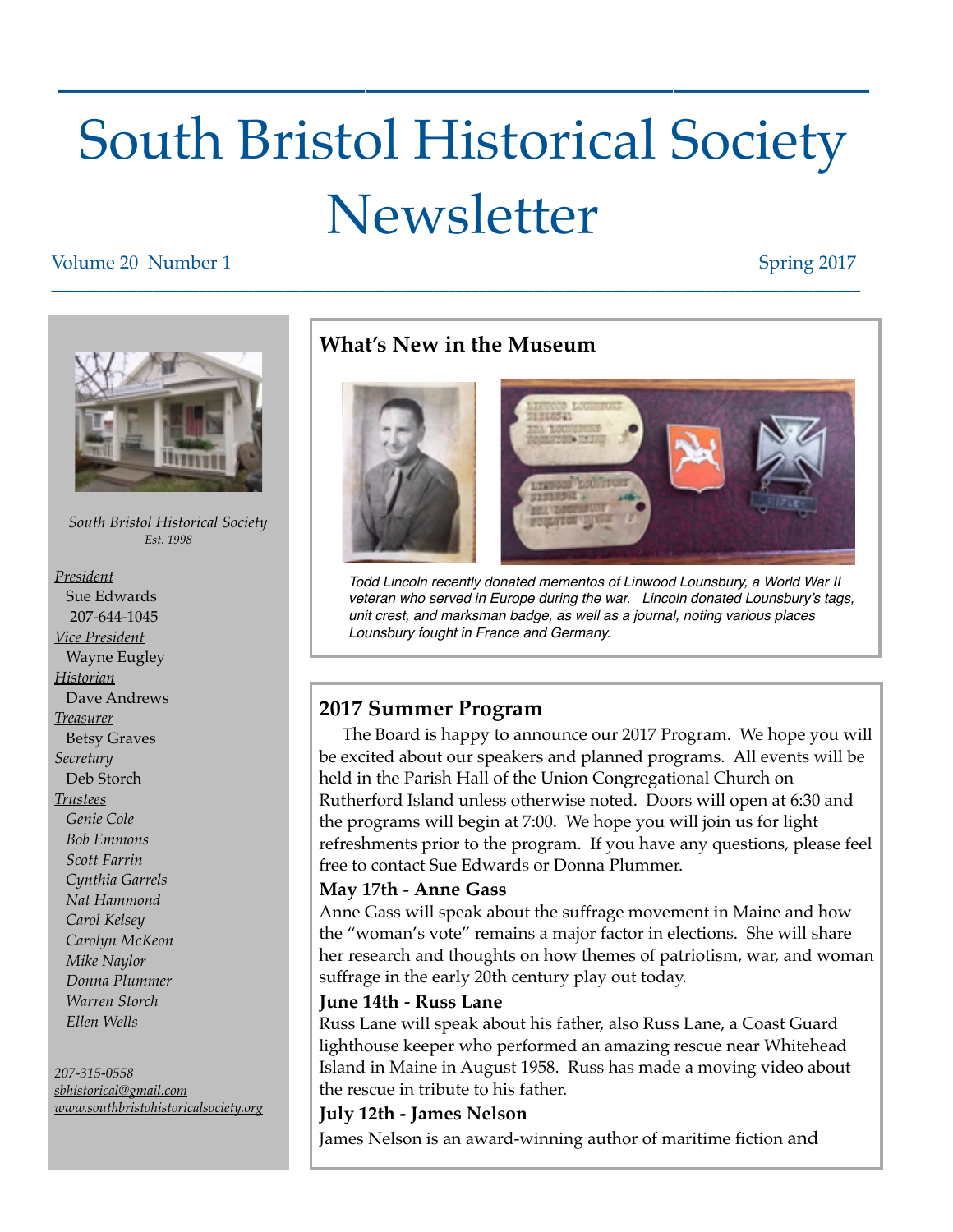*2017 Summer Program Announced (cont'd)* nonfiction. He will speak on the Popham Colony founded in 1607, the first colony established in what would become New England.

## **Aug 16th - Sumner McKane**

Sumner McKane will present and discuss his film "Northeast by Eastern," a film woven together by Eastern Illustrating & Publishing photography that includes interviews and oral histories of stories from Mainers from a "simpler time." *This event will be held at the CCIA.* 

## **Sept 13th - Trivia Night!**

Join us for what we hope will be a night of great fun exploring how much we all know (and can recall!) about South Bristol history. This is an event we will be especially interested in getting your feedback on to see if this might be the 1st *Annual* Trivia Night . . .

## **Oct 18th - Celebrate the 1930 Ladies Aid Cookbook**

The SBHS has reprinted the 1930 cookbook and will celebrate the women who organized and published it. Our refreshments this night will all come from the cookbook! Come and share your own stories of these women, these recipes, and these times. The cookbook is available for sale for \$10.

## **From the** *Pemaquid Messenger* **. . .**

 The *Pemaquid Messenger* was a weekly eightpage newspaper "devoted to the interests of Bristol and vicinity," published at Pemaquid Falls beginning June 1, 1886, and continuing to at least March 18, 1897. The Maine Historical Society has a wonderful collection of original issues which SBHS Trustee Nat Hammond has photographed page by page. Nat has then read each issue and carefully transcribed items that pertain to South Bristol, including typos and misspellings as they occurred in the original. Many thanks to Nat for his countless hours of work to make these articles available to us. Here is a sampling.

**Wednesday, January 5, 1887 Volume 1, No 27** Witch Island

If you have ever visited South Bristol and

neglected to call on "Grace Courtland," the famous "Witch of Wall Street" at her summer home on Witch Island you have missed a great treat. The island was bought two years ago by the "Witch" and her husband, Mr. D.G. Chittenden, who make their home here during the summer months. For the past few weeks they have been entertaining a large party of friends from New York and Providence . They have a small cottage very tastefully furnished and two tents also furnished. The island contains about eleven acres and is covered with a heavy growth of oak. It is a beautiful spot for a summer home and a visit to the island will plainly show that its owners are enjoying every moment. Should you ever contemplate a visit to this island, do not anticipate meeting with a veritable witch, for you will be disappointed, but instead will meet a lady of middle age, preposessing in appearance who will make stay delightful by her interesting conversation and easy manners, and you will take your departure, saying, that indeed it must be some witchery.

Readers of Downeast Magazine may recall that the June 1999 edition included a piece asking its readers "Where's Walpole?" It turns out that the question was being asked a good bit earlier and by readers of the *Messenger.*

 $\overline{\phantom{a}}$  , and the contract of the contract of the contract of the contract of the contract of the contract of the contract of the contract of the contract of the contract of the contract of the contract of the contrac

**Wednesday November 17, 1886 Volume I, No. 20** Will the writer of 'Walpole Wonders' please give the limits of Walpole as I am very anxious about the length of it endwise.

## **Wednesday December 1, 1886 Volume I, No. 22**

We have found out the length of Walpole at last. A lady came to us in our dilemma and told us that Dunbar, of ye olden time established the southwestern boundary at a place called The Ledges, in the Damariscotta River.

## **Wednesday December 8, 1886 Volume I, No. 23**

Being somewhat interested in the query and answers about the limits of Walpole, yet do not consider it such a momentous question as your Bristol correspondent, but always like to encourage the young in seeking knowledge, even if some of the questions are a little simple, therefore cannot forbear telling what I know of its history. In "ye olden time" Walpole was so called from the fact that old Lord Walpole owned a tract of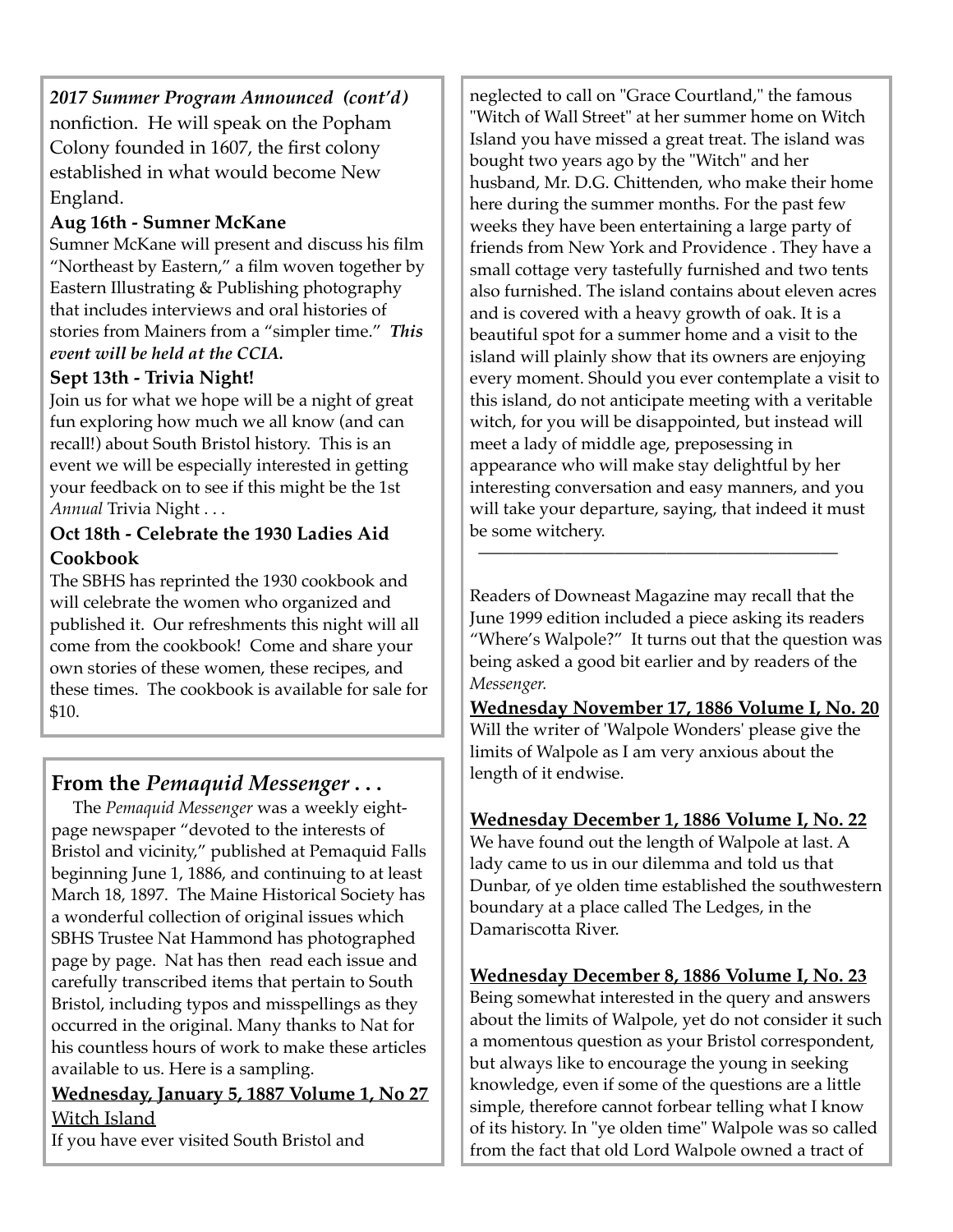a great many hundred acres of land extending from Harrington up to little creek bridge. But the Walpole correspondent should bear in mind that two years ago a new era opened to us, and that the former things have passed away, and all things become new under our new administration. And among other improvements is the march of time, a new P.O. called "Walpole" has been established about two miles below the old Walpole church. Hence Walpole proper, at the present time is that tract of land lying within the limits of Walpole P.O. Therefore I would advise the upper Walpoler to bow with grace and submission to the decree of the government....One of the Oldest.

## **November 9, 19887 Volume II, No. 19**

We have contemplated sending a letter to the Messenger before, but a letter must be dated from somewhere, certainly, and we have been uncertain as to where we were. We always supposed this northwestern part of the town to be Walpole, and were, we think, like all true Walpolians, born with the idea that Walpole comprised school district No. 1 and possible No. 2, and that it was a little the better part of Bristol, and he who lived not therein was not wise. After a short absence we return to find a post office called Walpole at Mr. Fuller's, way down the "river road," and news items in the Messenger dated at Walpole and containing mention of the old familiar names and places. If that is Walpole, where are we? Consulting the History of Bristol and Bremen," we find it touches very lightly of the dividing the town into townships, saying only that Harrington included the southern part of Bristol, and Walpole the northwestern part and a portion of Nobleboro. Damariscotta was then a part of Bristol. Asking some of the old residents how the name Walpole originated we are told as follows:--That they are told the name was given in honor of one Lord Walpole, and that the territory so named did not run further south than Ephraim McMichael's farm, which farm is now owned by Mr. Elden Oliver. So we feel that while the town's people further south may have a right to the name of Walpole, we certainly have and date our letter in contentment.

# **Meet Your SBHS Board**

We have been fortunate over the past two decades to have many wonderful people donate their time and effort to make the SBHS a success. These are the people that work year-round to help make the Society all that it is.

**Dave Andrews** - Dave was born and raised in Kennebunkport. He first came to South Bristol in 1974 with then fiancé, Betsy. Her family dates its connection to Rutherford Island in 1905. He is a founding member of the Historical Society and has served as its Historian since 1997. He is particularly interested in the history of boat building in South Bristol, the town's colonial history and early photographs and postcards. He speaks frequently on town history and is currently working with the Penobscot Marine Museum to document two major photographic collection of the Bristol Peninsula. **Eugenia Kellsa Woodward Cole -** "Genie" was born in Portland, moving to Walpole when she was 5 years old. She attended Gladstone Grammar school, graduating from Lincoln Academy. She met her husband, Wayne, at the University of Maine Orono with whom she had one son. They moved

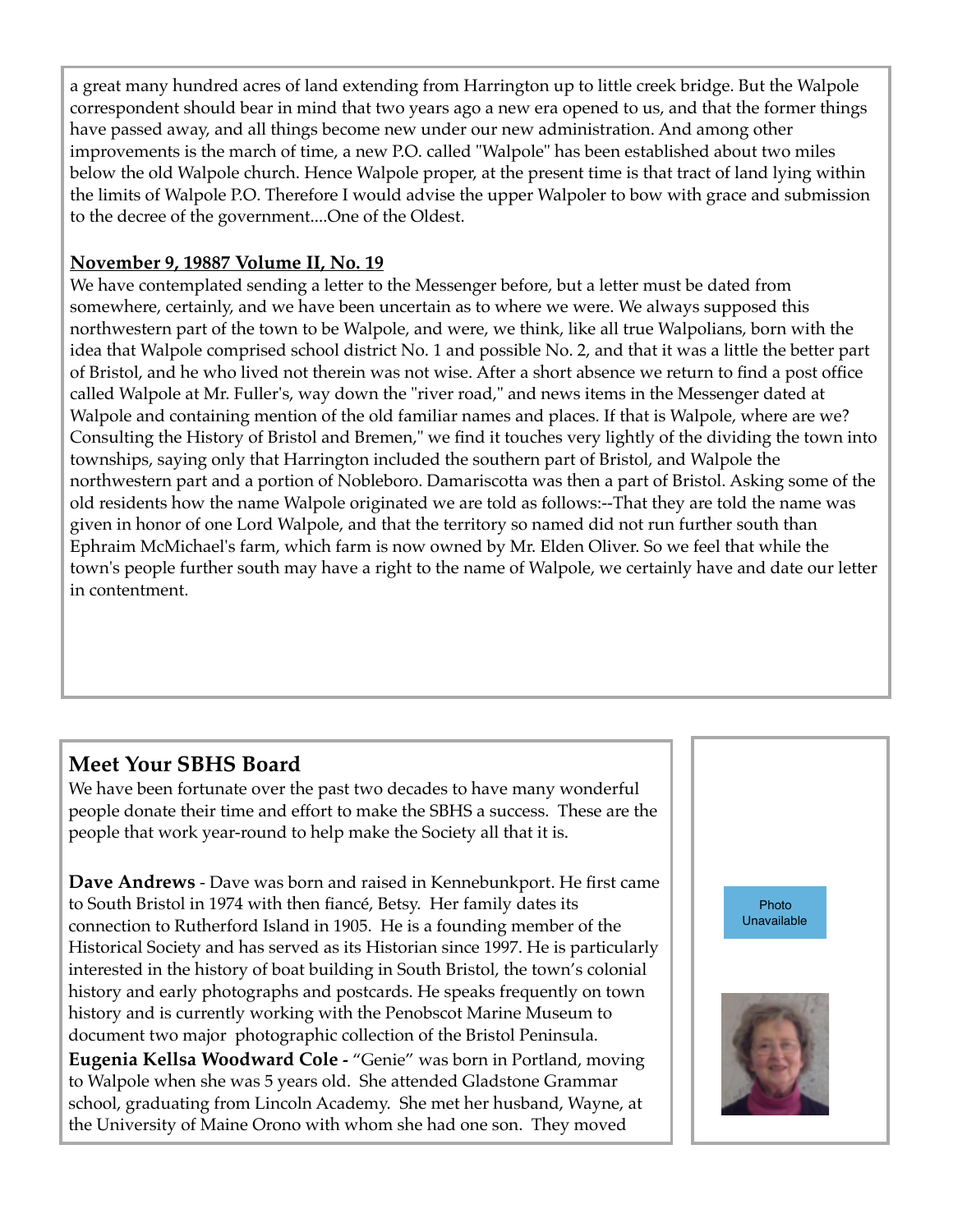## **Meet Your SBHS Board (cont'd)**

back to Walpole and Wayne got a job teaching at LA. In addition to history, Genie enjoys flower and vegetable gardening.

**Sue Edwards -** Born in northeastern OH, Sue lived in Northern Virginia for 30 years before moving to South Bristol. She raised four children in VA and when she married Don, gained four grandchildren! She retired from the IT industry in 2008, and now loves volunteering at the South Bristol school and the SBHS, and gardening with her husband. They live in the "Whelpley" house on the section of Hill Road that no longer exists.

**Bob Emmons** - Bob was born in MA. He attended college at Boston University and did his graduate work at UNH and, as he puts it, the University of South Vietnam. For 31 years, he was an agriculture professor at the State University of New York. According to Bob, the highlight of his career, however, was serving as the Saturday Postmaster for 7.5 years in South Bristol. He lives with his wife, Holly, on the S Road.

**Wayne Eugley-** Wayne was born and raised in South Bristol, attending LA and the University of Maine. He currently lobsters full-time (May-Feb) and works at Ames Supply and Shaws in the off season. He is a proud father to Branden and Brianna, and grandfather to Jackson. He has always been interested in history, New England sports, and local Maine breweries. Wayne says although he hasn't ventured far, he believes variety is the spice of life and we should experience as much as we can!

**Scott Farrin -** Scott was born and raised in South Bristol. He enlisted in the Navy in 1974 and served 6 years, having served on the USS John F. Kennedy as a CV-67 Electronics Tech. He worked at Bath Iron Works from 1980 until his retirement in 2015. He is currently a member of the SB Fire Department and works part-time as an EMT for Central Lincoln County Ambulance. He is proud to be a member of the Historical Society.

**Cynthia Garrels -** Cynthia was raised throughout New England. Her first school experience was a one-room school in Harpswell. She then finished school in CT and went on to graduate from Middleburg College. Childhood summers were spent in the old house at Christmas Cove that her uncle, Mansfield Hunt, bought from the Thorpe-Wells family, and that Cynthia and her sister are now pleased to own.

**Betsy Graves** - Betsy was born in NY, moving to Newcastle as a young child. She met her husband, Sam, after graduating from the University of Maine. They moved to SB, opened and operated Harborside Grocery & Grill for 28 years. In 2015, they sold the business and moved with their daughter, Haley, to Walpole. In retirement, Betsy is busy driving Haley to her varied activities, volunteering at SBHS, the Union Church Thrift Shop, the Town of SB budget committee, and other civic and charitable organizations.

**Nat Hammond** - Nat Hammond has been involved with the Historical Society nearly since its inception. He has devoted hours to photographing and transcribing articles from the *Pemaquid Messenger* which we have featured in this newsletter as well as others. He lives with his wife, Karen, on Rutherford Island.













Photo Unavailable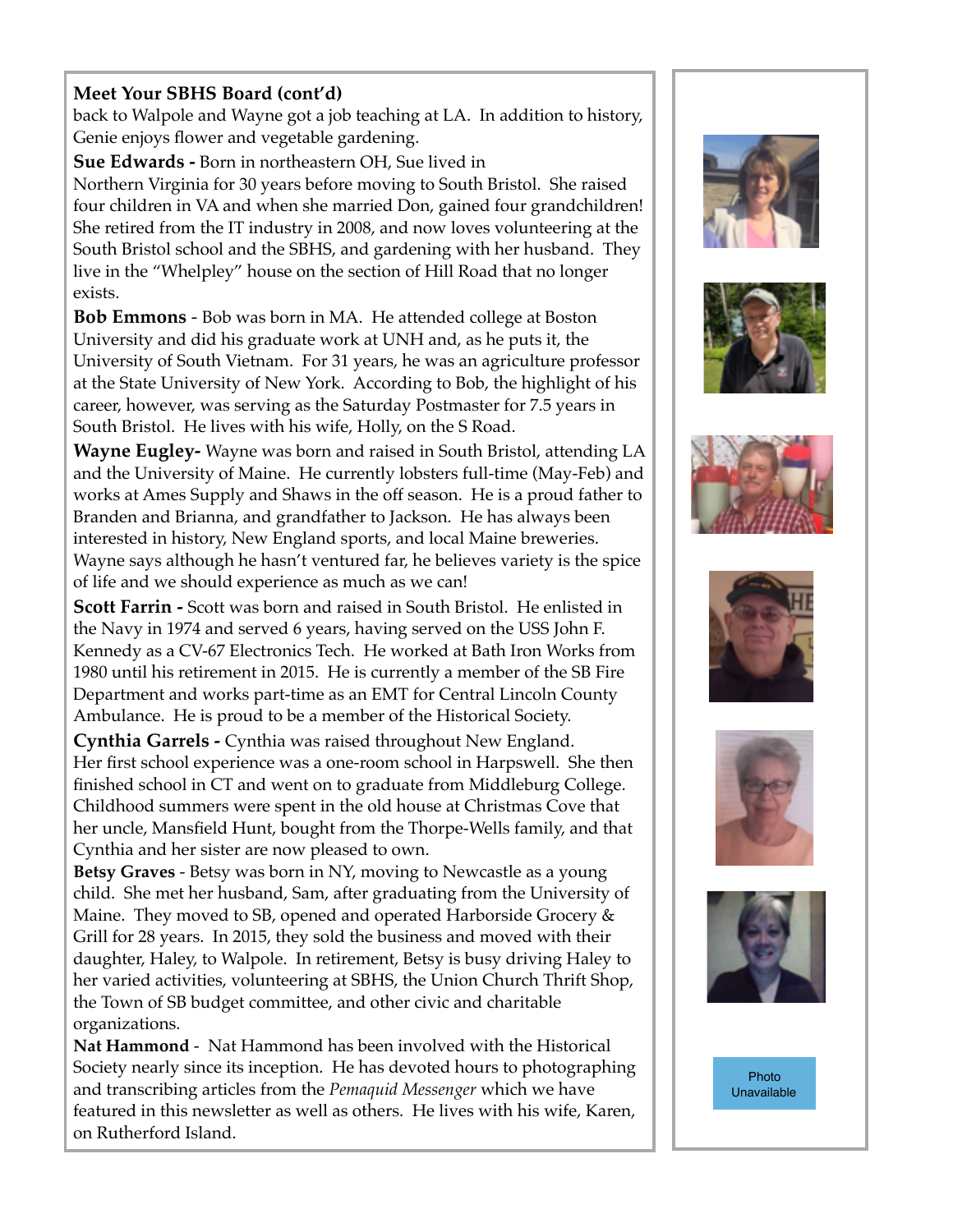**Carol Ropes Kelsey, Trustee** - Carol grew up in SB, attending the 2 room Sarah Emery School (now the fire station) in Walpole before the opening of the current SB school. After college she taught in SAD 22 for 32 years before returning permanently to SB. She is married to Lance Kelsey and they have two sons: Samuel, married to Sarah, living with their children Alexander and Norah in MA, and Jonathan who lives with his wife, Jessica, in Kings Cove.

**Carolyn McKeon** - A native of NJ, Carolyn moved to Maine in 2004 after several decades as the education director for a living history museum in Dallas, TX. Soon after moving to SB, she gravitated to the SBHS to meet like-minded history buffs and museum lovers. Thanks to a hearty welcome extended to a person "from away," Carolyn has served on the board for over 10 years.

**Mike Naylor -** Mike is from South Bristol and has deep family roots here. He owns and operates Regional Rubbish, and lives with his wife, Beebee, and their children in Walpole.

**Donna Plummer**- Donna can't imagine living anywhere else than in this "wonder-filled" community. Growing up here meant riding the swing bridge, fishing off her Dad's float at Farrin's Store, and riding her bike "all over town." Her mother took her, her brother, Dennis, and her sister, Kathy, swimming at Elliot's Cove and at the end of the Wilson Trail. Donna has 6 children, 8 grandchildren, and 2 great-grandchildren. She keeps busy being involved at the school, the church, and SBHS. She is a Notary Public and has been fortunate enough to be the wedding officiant for grandchildren and friends.

**Deb Storch -** Deb received her M.A. and Teacher's Certificate in England. She and her husband, Warren, owned and operated several business in Scotland before moving to the Boston area in 1986, and then to Walpole in 2004. Their latest retail venture has been the Walpole Barn. She is the secretary not only to SBHS but to Old Walpole Meetinghouse as well. She serves as webmaster for the two former groups as well as the Bristol Area Lions Club.

**Warren Storch -** Warren's been all over the map - literally. He taught 6thgrade before buying a one-way ticket to the UK and a Triumph motorcycle with the intention of writing a book. As a 'mature' student, he went back to Art College and met Deb who changed everything. Lived in Scotland for 13 years and then came back to the states to make money. Growing weary of meetings and politics, and interested in promoting their health, Deb and Warren moved to Walpole which, as Warren describes, was the 2nd best decision ever!

**Ellen Wells -** Ellen grew up in NJ and went to college in New England. She first came to SB with her husband, Stan, on their honeymoon 60 years ago, staying in the old house at Christmas Cove where Stan's father grew up. Ellen and Stan and their four children returned every summer for the next 40 years, then moved here year-around 20 years ago, after retirement. Ellen joined SBHS not long after settling down and it remains her favorite community activity: "A wonderful way to get to know our town and its amazing people – and fun, too!"



Photo **Unavailable** 

Photo Unavailable